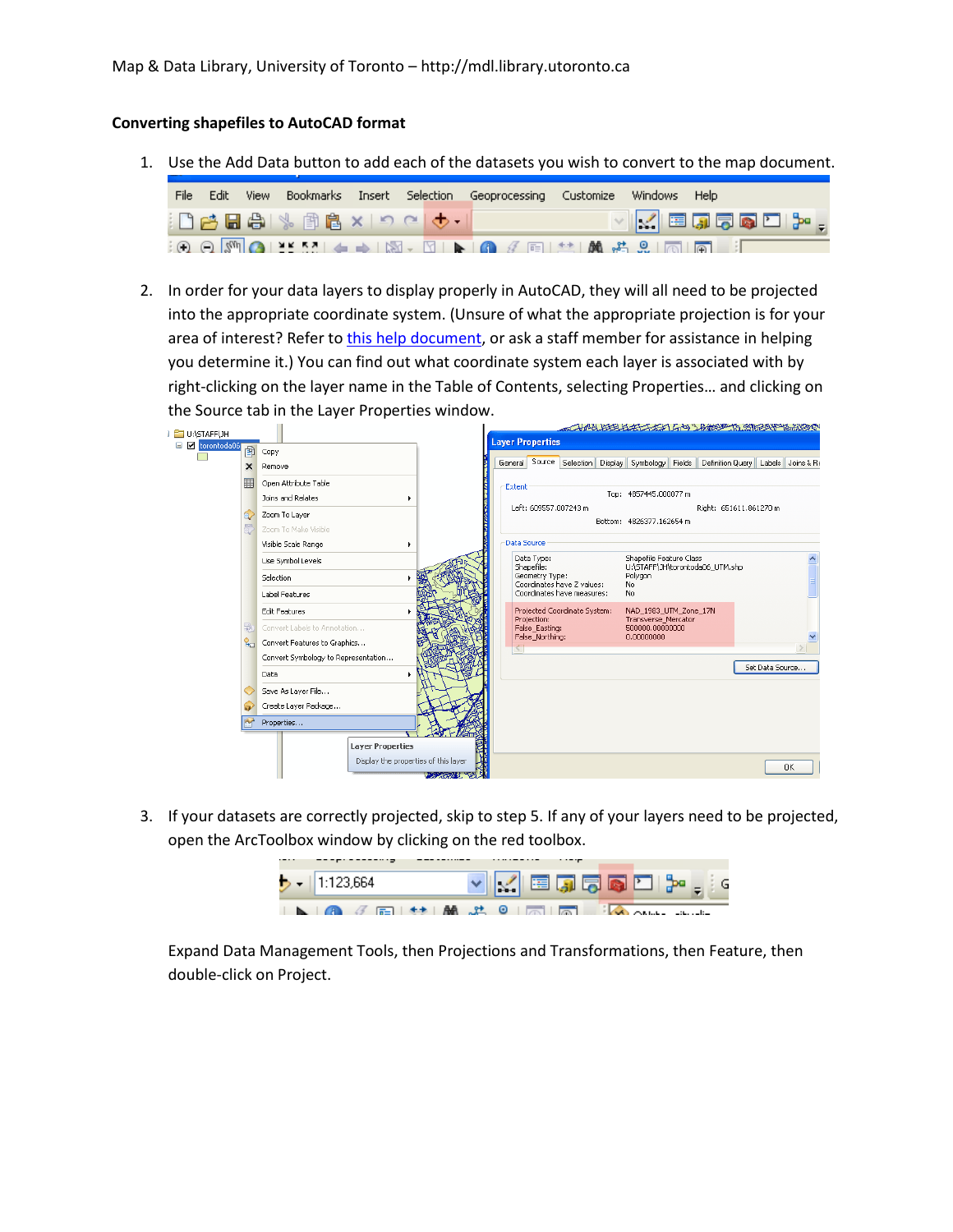

| CACACI AND WAS THE THE RESIDENT ON THE REPORT OF A REPORT OF THE RESIDENCE OF A RESIDENCE OF A REPORT OF A REPORT OF A REPORT OF A REPORT OF A REPORT OF A REPORT OF A REPORT OF A REPORT OF A REPORT OF A REPORT OF A REPORT<br>Project |                                    |   | <b>Contract Selection Commercial</b><br>ш.             |
|------------------------------------------------------------------------------------------------------------------------------------------------------------------------------------------------------------------------------------------|------------------------------------|---|--------------------------------------------------------|
| <b>O</b> Input Dataset or Feature Class                                                                                                                                                                                                  |                                    |   | Project                                                |
| the dataset you'd like to project<br>$\blacktriangledown$                                                                                                                                                                                | 已                                  |   |                                                        |
| Input Coordinate System (optional)                                                                                                                                                                                                       |                                    |   | Projects spatial data from<br>one coordinate system to |
| original coordinate system (this should be auto-detected by the software)                                                                                                                                                                | 的                                  |   | another.                                               |
| Output Dataset or Feature Class                                                                                                                                                                                                          |                                    |   |                                                        |
| the location and name of the projected dataset you'll be saving                                                                                                                                                                          | Ë                                  |   |                                                        |
| Output Coordinate System                                                                                                                                                                                                                 |                                    |   | <b>INPUT</b>                                           |
| the coordinate system you will be projecting into                                                                                                                                                                                        | Ġ                                  |   |                                                        |
| Geographic Transformation (optional)                                                                                                                                                                                                     |                                    |   |                                                        |
| the geographic transformation the projection process will use, if applicable                                                                                                                                                             |                                    |   |                                                        |
|                                                                                                                                                                                                                                          | ٠<br>$\times$<br>↑<br>$\downarrow$ |   | GCS_GRS_1980<br>Scale: 1:16,500,000                    |
|                                                                                                                                                                                                                                          |                                    |   | <b>OUTPUT</b>                                          |
|                                                                                                                                                                                                                                          |                                    | ₹ | $\,$                                                   |
| Environments<br>OK<br>Cancel                                                                                                                                                                                                             | $<<$ Hide Help                     |   | Tool Help                                              |

In the Input Dataset or Feature Class box, use the dropdown menu to select the dataset you are looking to project. (If it has not yet been loaded into the map document, click on the folder icon to browse to the appropriate folder and select it.) The software should auto-detect the coordinate system of this dataset and list it in the Input Coordinate System box.

In the Output Dataset or Feature Class box, browse to the location where you would like to save the projected dataset and specify the filename. It is a good idea to indicate that these are the projected versions of other datasets, e.g. by adding "\_projected" to the end of each filename.

Click the box next to the Output Coordinate System box to select the projection that you would like to assign to the dataset. (*Tip:* if another one of your layers already has the correct projection selected, you can use the Import tool to find the right projection faster.) If the transformation involves a change in datum, you will be prompted to select a geographic transformation in the following box – a list of applicable transformations will be found in the Geographic Transformation dropdown menu. Click OK to project your dataset.

5. When all of your datasets are projected into the same coordinate system, start a new map document by going to File > New. Add all of the newly projected datasets to the map. Right-click on the name of one of them in the Table of Contents and go to Data > Export to CAD…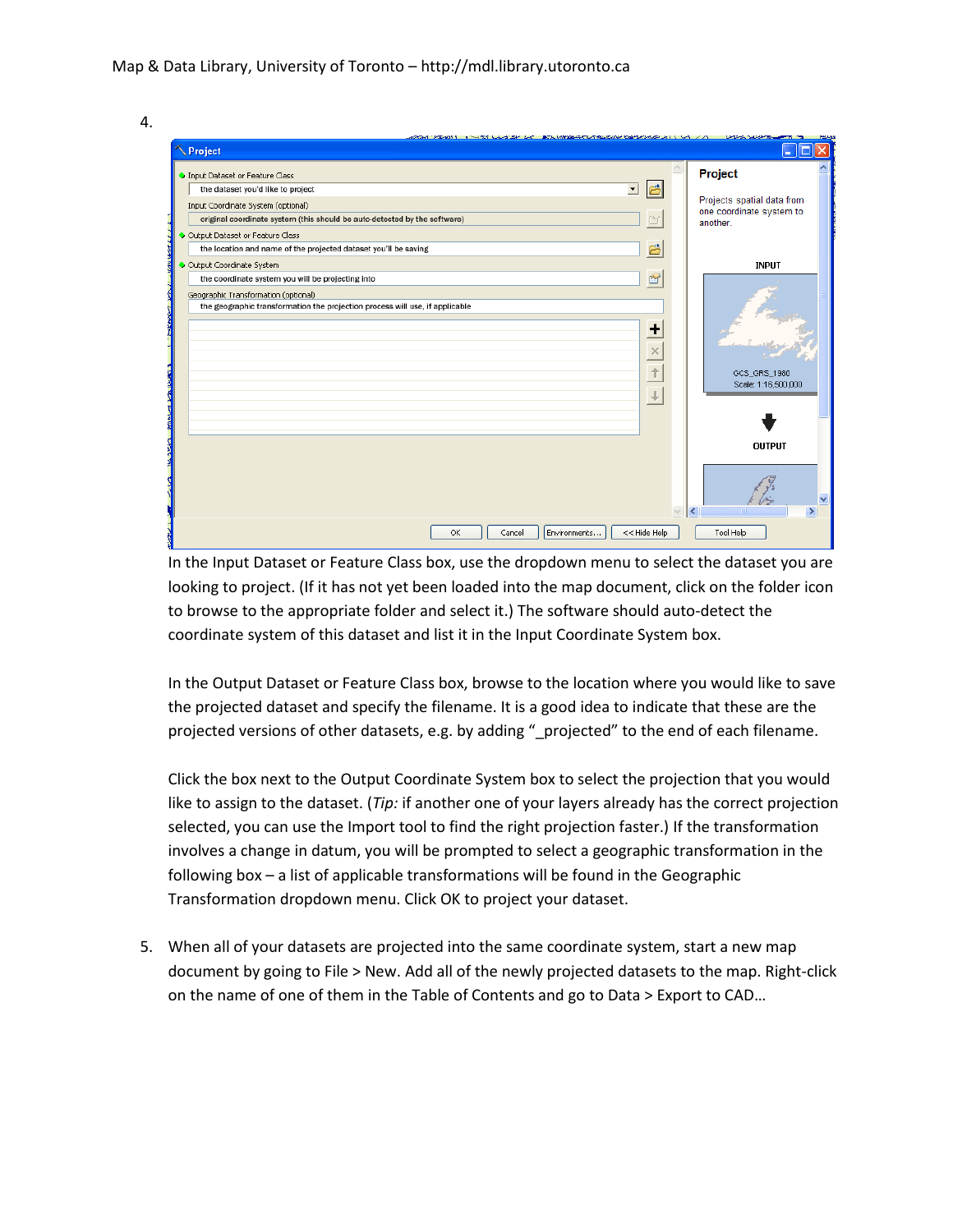## Map & Data Library, University of Toronto – http://mdl.library.utoronto.ca



6. In the Input Features list, you can add datasets to be included as individual layers in the exported .dwg file by selecting them via the dropdown menu or by dragging them into the box below from the Table of Contents. Ensure that the file type specified in the Output Type dropdown menu is compatible with the software installed on the machine you are working on (just in case an older version of AutoCAD is installed) if you want to check that your export worked correctly before taking your files with you.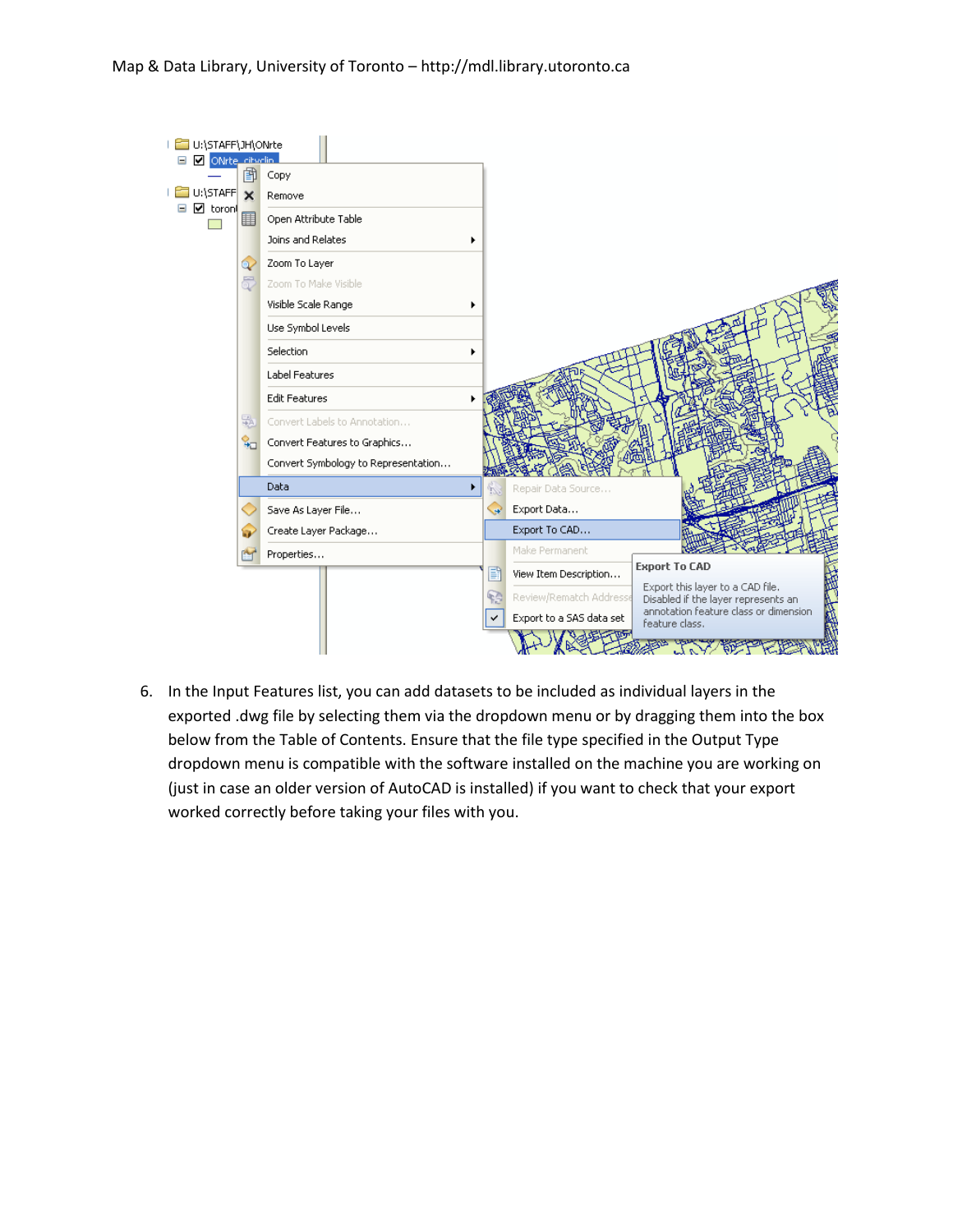| SPORT PERMIT I TRING CARD OF A BOURDERFUTION CASERBOAT USE A 271 - CREA SPACE TO THE<br>Export to CAD                                                                    |                                                                                       | H.                                                                                                                                                                    |
|--------------------------------------------------------------------------------------------------------------------------------------------------------------------------|---------------------------------------------------------------------------------------|-----------------------------------------------------------------------------------------------------------------------------------------------------------------------|
| <b>Input Features</b><br>$\blacksquare$<br>ONrte cityclip<br>torontoda06 UTM                                                                                             | $\land$<br>B<br>٠<br>$\mathbf{x}$<br>$\vert \textbf{t} \vert$<br>$\ddot{\phantom{1}}$ | <b>Input Features</b><br>A collection of feature<br><b>READER</b><br>classes and/or feature<br>layers whose geometry will<br>be exported to one or more<br>CAD files. |
| Output Type<br>DWG_R2010<br>Output File<br>C:\Documents and Settings\halej\Local Settings\Temp\arc24D3\ONrte_cityclip_ExportCAD.DWG<br>Ignore Paths in Tables (optional) | v<br>凸                                                                                |                                                                                                                                                                       |
| Append to Existing Files (optional)<br>Seed File (optional)                                                                                                              | 凸                                                                                     |                                                                                                                                                                       |
| Environments<br>Cancel<br>OK.                                                                                                                                            | << Hide Help                                                                          | Tool Help                                                                                                                                                             |

7. *For advanced users*: Are you looking to project a number of datasets at once? You can use the Batch Project function (located within ArcToolbox > Data Management Tools > Projections and Transformations > Feature > Batch Project) to project several datasets at once. However, you will need to run the function multiple times, once for each group of input datasets that share a particular datum.

e.g. all datasets going from GCS\_North\_American\_1983 to NAD\_1983\_UTM\_Zone\_17N will need to be done as one batch, all datasets going from GCS\_WGS\_1984 to NAD\_1983\_UTM\_Zone\_17N as another batch...

Before beginning the Batch Project process, you will need to note the appropriate geographic transformation to use for each set of datum shifts. You can do that by opening up the Project tool again, selecting an input dataset and the output coordinate system, and taking note of the recommended geographic transformations that appear in the dropdown menu. You'll need to write down the exact name of the geographic transformation applicable to each group of datasets that you will be projecting – note that if you are projecting into a coordinate system that uses the same datum as the input datasets, no geographic transformation is required (such as the GCS\_North\_American\_1983 to NAD\_1983\_UTM\_Zone\_17N example mentioned above).